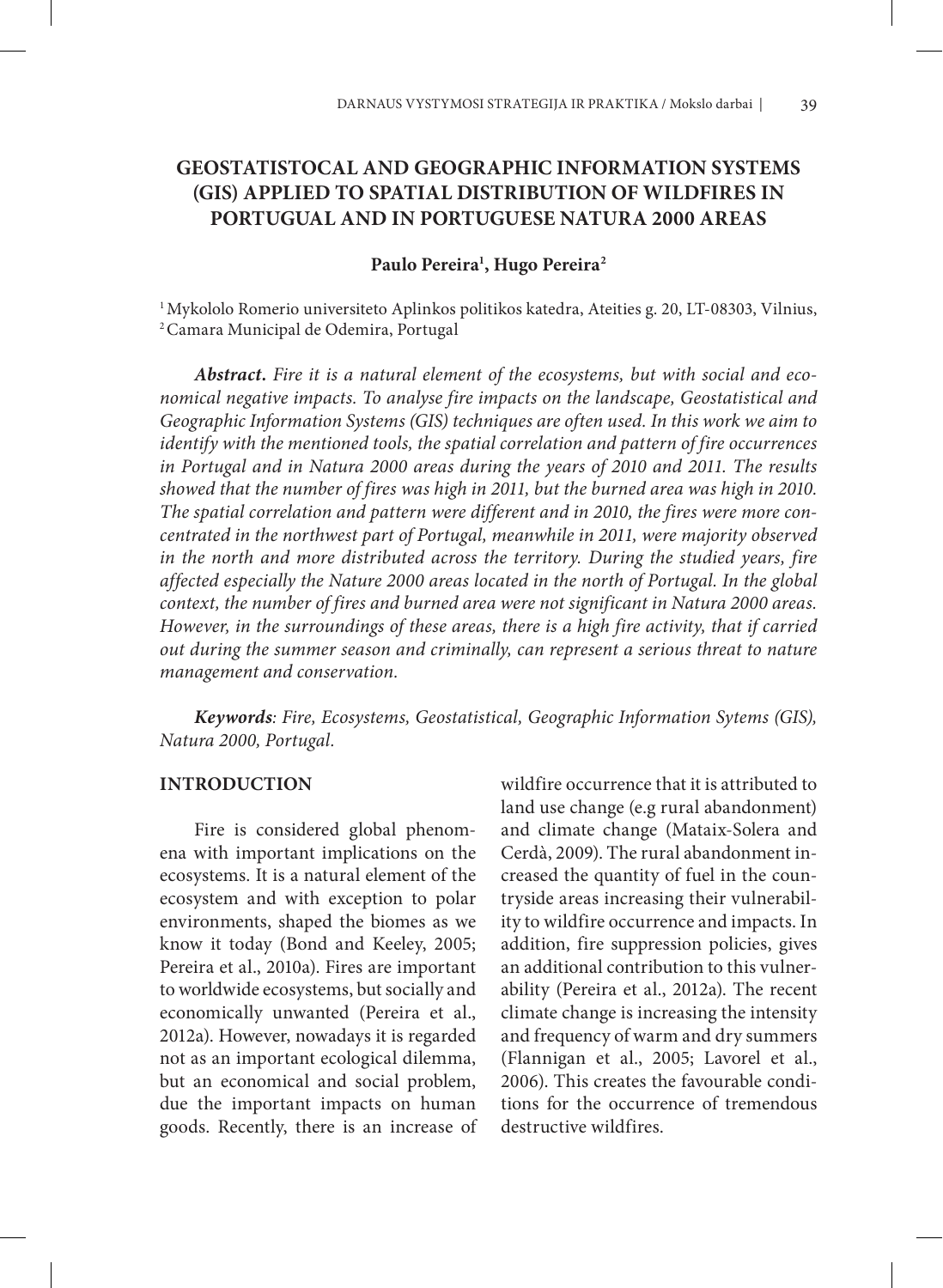Nature 2000 protected areas management and conservation are one of the priorities of European Union policies (Pereira and Braga, 2009; Pereira et al., 2012a) and much efforts are being done to integrate ecological, economical and social in Nature 2000 areas development (Janssen, 2004; European Commission, 2010). Nature 2000 areas are based in the idea of integration of local communities in territorial planning (Pereira et al., 2012a). Among other questions, the use of fire to landscape management is matter of conflict because land-use planners do not understand the role of fire in the nature as local communities understand it. For these reason at national level, in numerous countries the legislation forbids the use of fire by farmers, creating conflicts and leading to use of fire illegally, often in unsecure conditions, foremost numerous times to uncontrolled wildfires. Previous to be protected areas, many of the ecosystems existent were shaped by fire. These fire suppression policies can change ecosystems functions and sustainability (Shaffer, 2010; White et al., 2011; Pereira et al., 2012a). Recently some efforts are being carried out to return fire to Nature 2000 areas, for landscape restoration, with positive impacts to the ecosystems (Goldammer and Montiel, 2010; Pan Parks, 2011; Pereira et al., 2012b). Natura 2000 areas are frequently visited by summer wildfires, at the same rate of other non protected areas. This induces important social and economical problems in rural communities that depend on agriculture and forests to survive (Rego et al., 2010; Pereira et al., 2012a). This increase is due the reasons above mentioned.

Geostatistical and Geographic Information Systems (GIS) and spatial analysis are often tools used to identify wildfire risk, management, causes, effects (e.g. severity) on landscape, recurrence, regeneration and forecast (Pew and Larsen, 2001; Romero-Calcerrada et al., 2008; Bhandary and Muller, 2009; Kaval, 2009; Poirazidis et al., 2012; Feltman et al., 2012). The uses of these techniques permit quantify the impacts and spatial correlation of wildfires. Thus are excellent tools that synthesise complex information and make them understandable for decision makers.

In this work the is objective apply Geostatistical and GIS methods to identify a) spatial correlation and spatial structure of burned areas in Portugal, b) number and total of burned area in Nature 2000 areas and c) number and burned area in Nature 2000 contiguous areas.

#### **MATERIALS AND METHODS**

The data used in this work was from the wildfires occurred in 2010 and 2011 in Portugal. Natura 200 areas was collected in http://www.eea.europa.eu/ themes/biodiversity/document-library/ natura-2000/natura-2000-network-statistics/area-calculations-2007-to-2009/ gis-area-of-natura-2000-network-1 and the data from 2010 and 2011 wildfires in Portugal from http://www.icnf.pt/cn/IC-NPortal/vPT2007/.

Some descriptive statistics were analysed, mean (m), minimum (min), maximum (max), standard deviation (SD), first quartile (1Q), median (M), third quartile (3Q), skewness (Skew) and kurtosis (Kur). Previous to data spatial modelling data normality was tested with the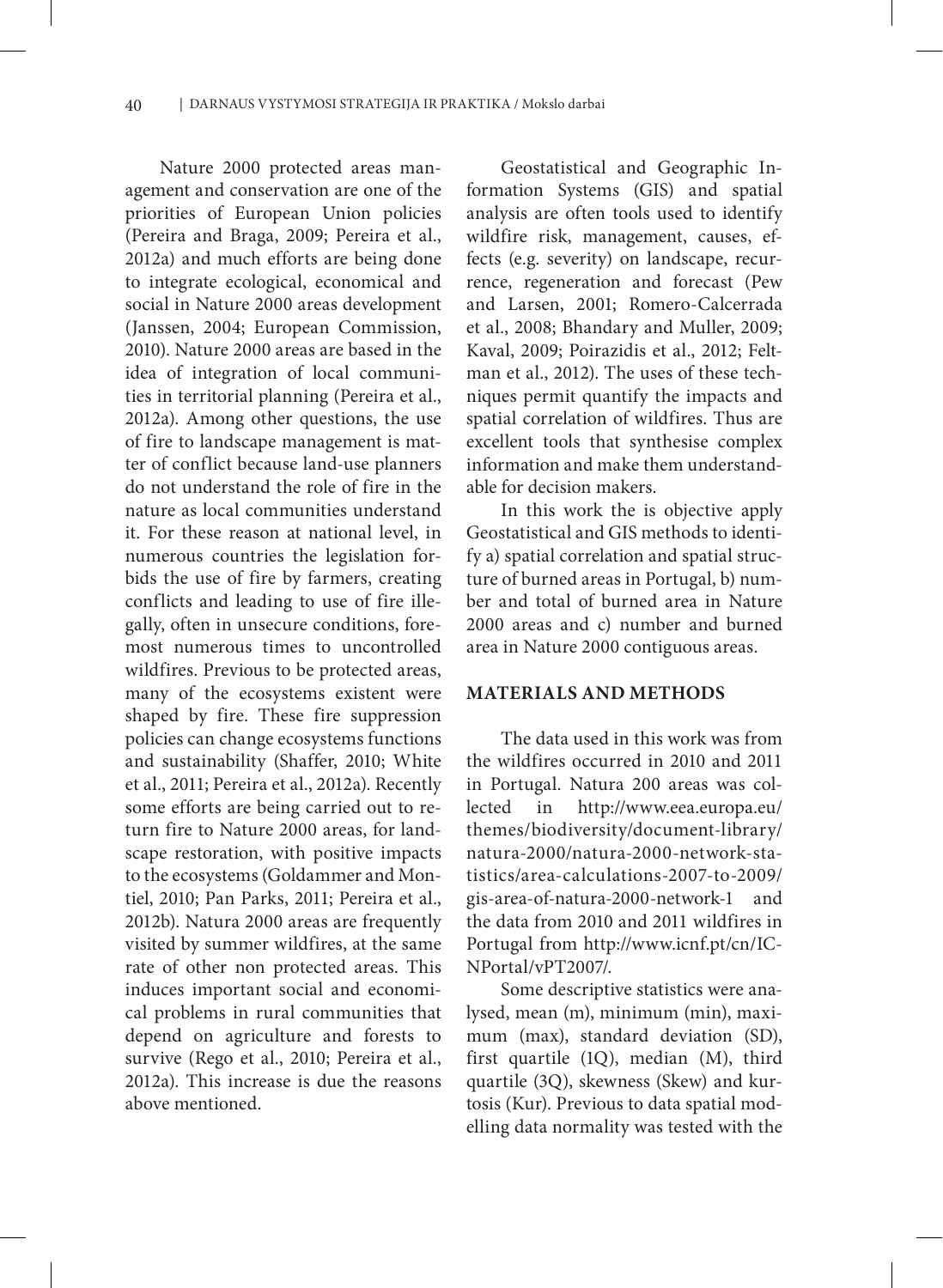Kolmogorv-Smirnov test. Since original data did not respect the Gaussian distribution, a neperian logarithmic (ln) transformation was applied to normalize the data. Modelling data without data checking should be avoided and previous data is necessary in order to not produce errors (Lu et al., 2007). The spatial models were carried out using the transformed data. The spatial autocorrelation was carried out with the Moran's *I* index. The index assess if the variable have a dispersed, random or clustered distribution. If the result of this index is lower than -1.65, the distribution is considered dispersed, between -1.65 and 1.65 have a random distribution, and if it is higher than 1.65, the distribution is clustered. It is calculated according the following formula:

$$
I = \frac{n}{S_0} \frac{\sum_{i=1}^{n} w_{i,j} z_i z_j}{\sum_{i=1}^{n} z_i^2}
$$
 (1)

Where  $z_i$  is the deviation of an attribute for a feature *i* from its mean),  $W_{i,j}$  is the spatial weight between the feature  $i$ and  $j$ ,  $n$  is equal to the number of features and  $S_0$  is the aggregate of all spatial weights. It is calculated according the formula:

$$
S_{\mathbf{0}} = \sum_{i=1}^{n} \sum_{j=1}^{n} w_{i,j}
$$
 (2)

Moran's *I* index also calculate the Z-score and the p value in order to assess the significance of the index. Z-score is simply based on standard deviations. If Z-score is very high or very low (negative) and with and with small p values, means that the spatial pattern of the variable is significantly dispersed or clustered. The zscore is calculated according the formula:

$$
Z_I = \frac{I - E[I]}{\sqrt{V[I]}}
$$
\n(3)

Where:

$$
E[U] = -\frac{1}{n-1} \tag{4}
$$

$$
V[I] = E[I2] - E[I]2
$$
 (5)

The spatial pattern of the burned area distribution was assessed with the semi-variogram modelling. The semivariogram describes de variation, its magnitude and spatial scale (Rodgers and Oliver, 2007). It is calculated according the formula:

$$
\gamma(\mathbf{h}) = \frac{1}{2M(\mathbf{h})} \sum_{i=1}^{M(h)} \{ z(x_i) - z(x_i + h) \} 2 \tag{6}
$$

Where  $\gamma(\mathbf{h})$  is the sample semivariance at lag h, the lag is the vector in both distance and direction  $z(x_i)$  and  $z(x_i + h)$ are the values of  $z(x)$  at locations x and  $x + h$ , respectively, and  $M(h)$  is the number of pairs of comparisons separated by a lag h for  $i = 1, 2, ..., M(h)$ . In this paper it was used the semivariograms were modelled using the least squares regression (Goovaerts et al., 2005). Variable dependence was calculated with the Nug/ sill ratio. According to Chien et al. (1997), if the ratio is less than 25%, the variable has strong spatial dependence, between 25% and 75%, the variable has moderate spatial dependence, and greater than 75%, the variable shows only weak spatial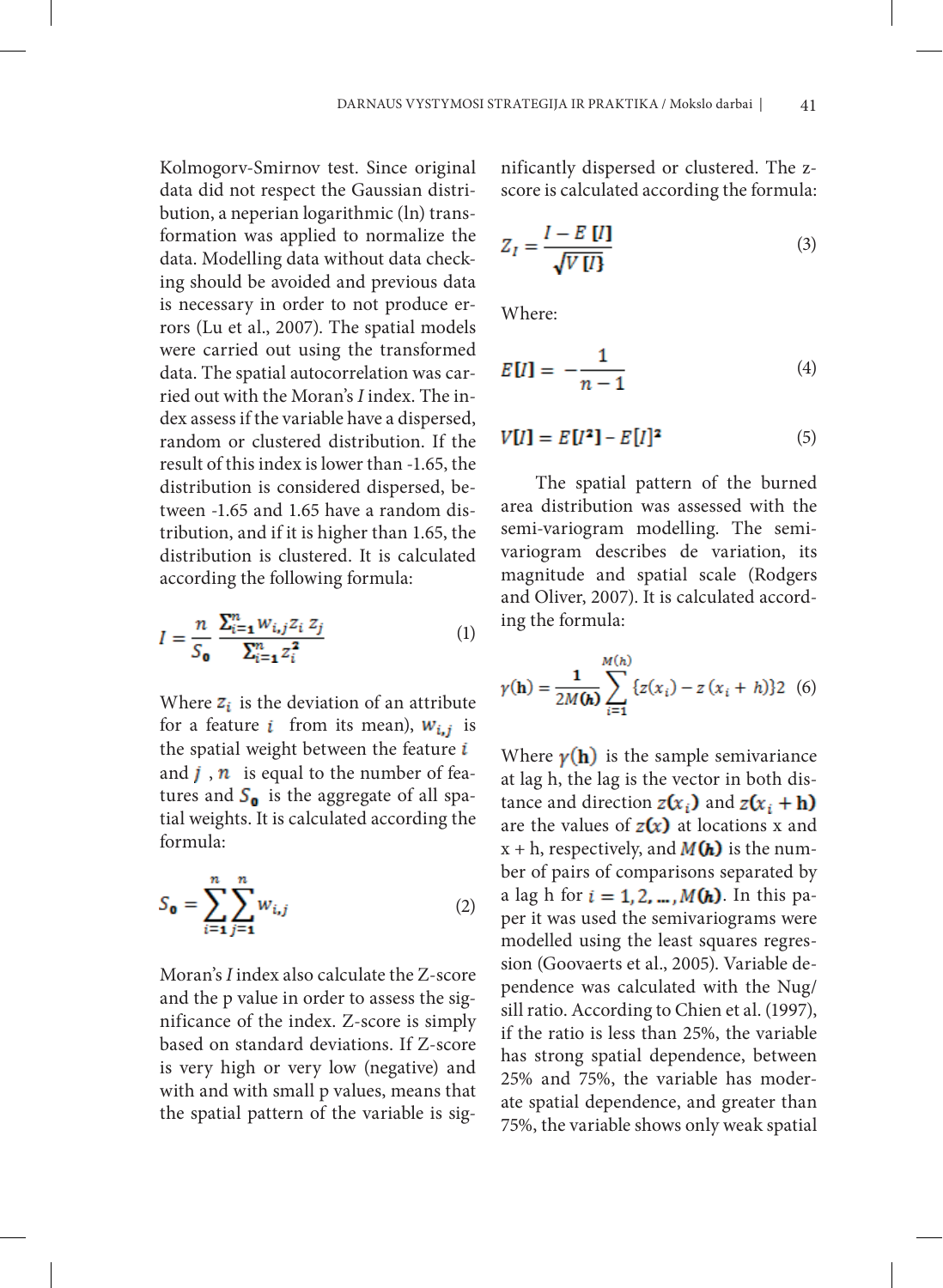dependence. Statistical, Geostatistical and GIS analysis were carried out with Statistica 7.0 and ArcGIS 10 software for windows.

## **RESULTS AND DISCUSSION**

#### **Burned area in Portugal (2010-2011)**

During the years of 2010 and 2011 the majority of the fires occurred in the north and central Portugal, where are located the major *Pinus pinaster* and *Eucalyptus globulos* forests area and higher mountains (Fig 1.). These industrial plantations are very flammable and vulnerable to fire occurrence. Once ignited, spread quickly and affect marginal areas (Pereira and Braga, 2009). In total during 2010 were registered 1991 fire occurrences and in 2011, 3005 (Table 1). In 2010 burned a total of 133944.21 ha and in 2011 76030.27 ha. Despite the high number of fires in 2011, the large burned area occurred in 2010. This is reflected in the average area burned, 67.27 ha in 2010 and 25.30 in 2011.

In both years, data were positively skewed, which means that the majority of the fire occurrences burned a small

amount of area. The extremely high Kur is evidence that data was very heterogeneous with high

SD (Table 1). High skewed data is not suitable for modelling (Pereira et al. 2010b), thus data was normalized (ln) in order to reduce the differences and minimize the model errors (Table 1).



**Fig.1**. Burned area in Portugal in 2010 and 2011.

|           | Table 1. Some descriptive statistics of the burned area in Portugal in 2010 and 2011. Data in |  |  |  |  |
|-----------|-----------------------------------------------------------------------------------------------|--|--|--|--|
| hectares. |                                                                                               |  |  |  |  |

|             |      | m     | mın    | max  | SD              |      | Μ     | 30    | Skew  | Kur    |
|-------------|------|-------|--------|------|-----------------|------|-------|-------|-------|--------|
| 2010        | 1991 | 67.27 |        |      | 5613.8 330.36   | 1.43 | 3.14  | 21.34 | 10.95 | 145.81 |
| 2011        | 3005 | 25.30 | 0.0001 |      | 2723.8   114.35 | 0.35 | 1.691 | 7.66  |       | 194.73 |
| $2010$ (ln) | 1991 | 1.86  |        | 8.63 | 1.84            | 0.36 | 1.14  | 3.06  | 1.08  | 3.35   |

| $ 2011 $ (ln) $ 3005 $ 0.46 -6.90 7.90 2.5 in both rears the burned areas localiza |                                                                         |  |  |  |  |  |
|------------------------------------------------------------------------------------|-------------------------------------------------------------------------|--|--|--|--|--|
|                                                                                    | The results of Moran's I index tion occurred in a specific area of Por- |  |  |  |  |  |
|                                                                                    |                                                                         |  |  |  |  |  |

showed that in both cases the z-score was higher than 1.65, which means that tugal. The *p* value is lower in 2011 than in 2010, and this indicates that fires were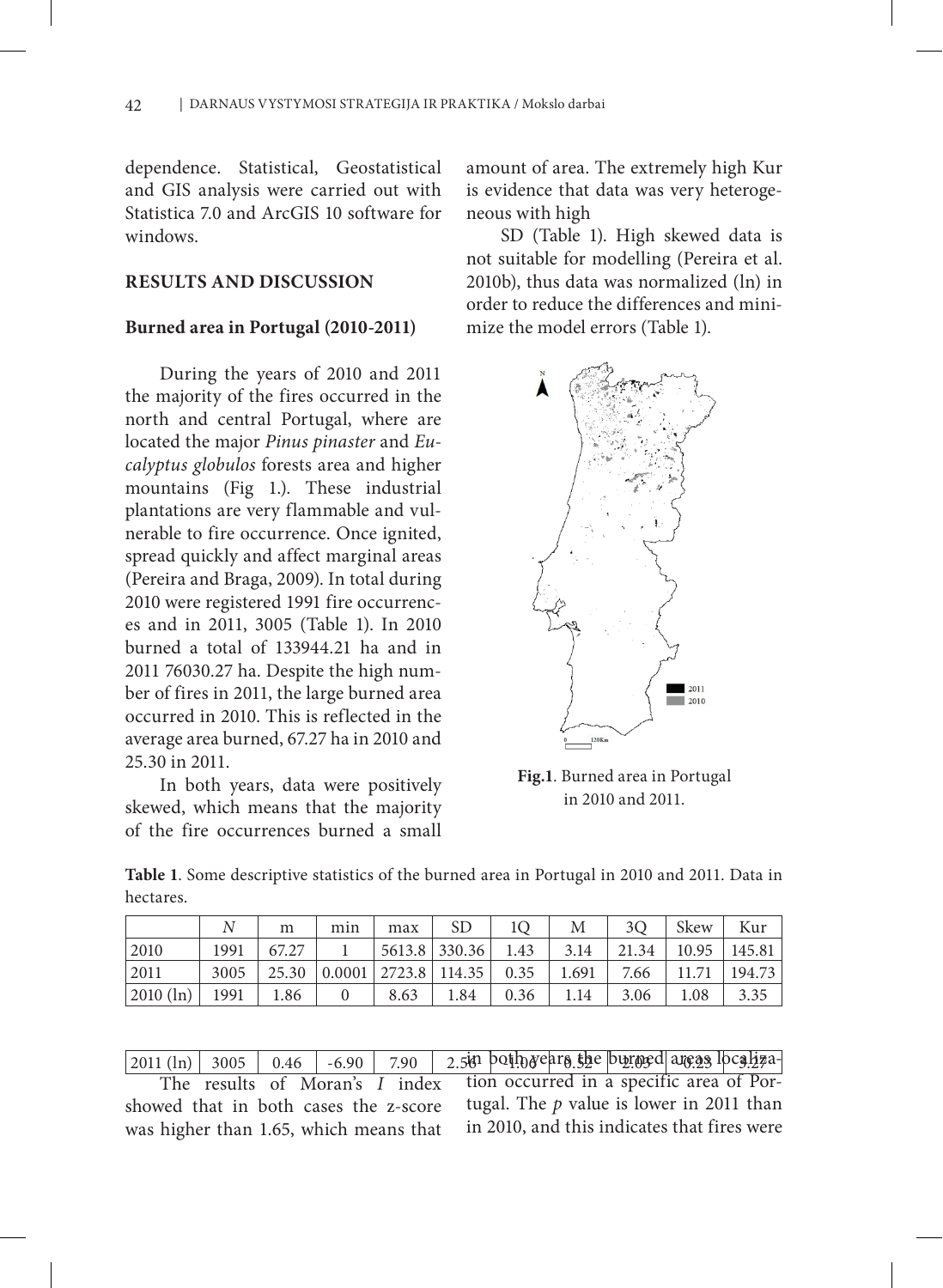more concentrated in the space in 2011. The modelled semivariogram is different in 2010 and 2011, which means that the spatial pattern of burned area is different. In the first year the Gaussian model is the best-fitted in the experimental semivariogram, meanwhile, in 2011 the exponential model is the most accurate (Fig. 2a and b, Table 2). The fires occurred in 2010, where mainly observed in the northwest area, whereas, in 2011 were more frequent in the north area (Fig 1). This can explain the different semi-variogram pattern. The range was higher in 2010 than in 2011 and this shows that the

spatial correlation was higher in the 2011 and the spatial dependence less. This can also be observed with the Nug/Sill ratio, 39.23% in 2010 and 68.61 in 2011 respectively. This shows that fires in 2011 were more spread across the territory.

**Table 2**. Results of Moran's *I* spatial autocorrelation.

|                 | 2010      | 2011      |  |
|-----------------|-----------|-----------|--|
| Moran's I index | 0.031     | 0.038     |  |
| Expected index  | $-0.0005$ | $-0.0003$ |  |
| Variance        | 0.00008   | 0.00028   |  |
| z-score         | 3.490     | 2.336     |  |
| n-value         | 0.0004    | 0.019     |  |



**Fig. 2**. Experimental semi-variogram for the burned area for a) 2010 and b) 2011.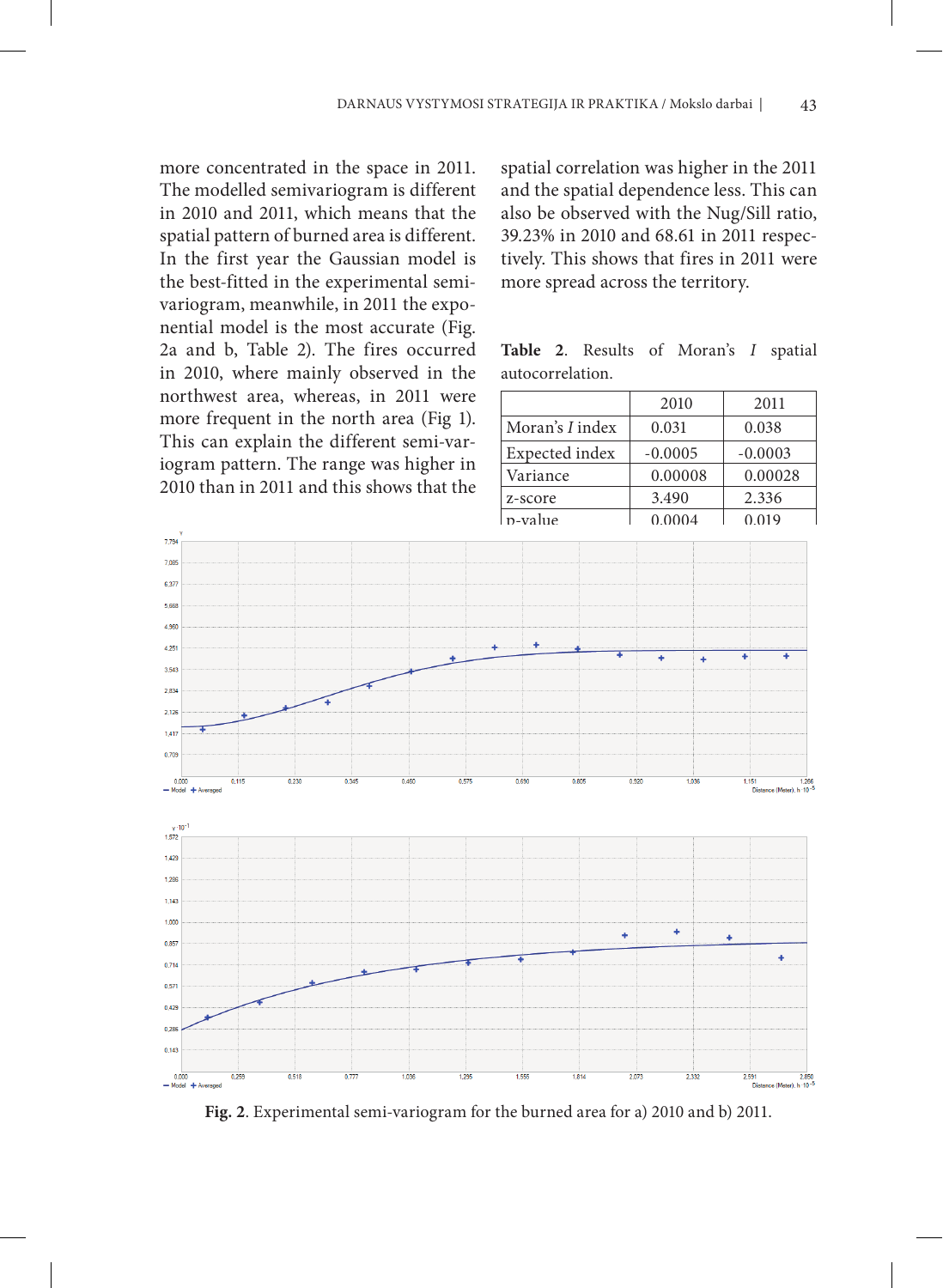|      | Model       | Nugget effect   | Range (m) | Partial Sill | Nug/Sill |
|------|-------------|-----------------|-----------|--------------|----------|
| 2010 | Gaussian    | l.640           | 71.30     | 2.54         | 39.23    |
| 2011 | Exponential | 2 7Q<br><u></u> | 267.75    | 6.10         | 68.61    |

**Table 3**. Modelled semi-variogram characteristics for the burned area in Portugal

## **Fires in nature 2000 areas in Portugal (2010-2011)**

In Portugal (Continent + Azores + Madeira + Desert Islands) NATURA 2000 PA covers a terrestrial area of 18.717 km2 , 20.3% of the all territory area. In total (Terrestrial + Marine), Portugal have 138 classified sites, in an area of  $20.182 \text{ km}^2$ (Tab. 2). In Portugal Continental there are 99 NATURA 2000 sites, divided in 60 Sites of Community Importance (SCI) and 39 SPA across an area of 1.979.519 ha (20.5%) of all territory and a marine surface of 105.308.5 ha (Pereira and Braga, 2009) (Fig 3a). During the year of 2010 occurred 250 fires that burned a total of 62415.75 ha, whereas in 2011 it was registered 347 fires that burned 24172.60 ha. The majority of these areas affected the Nature 2000 located in the northwest of Portugal (Alvao/Marao, Peneda Geres, Serra da Estrela, Montemuro, Serra da Arada and Serra da Arga).

In 2010 12% and in 2011 11.58% of the fires occurred in Nature 2000 areas. In comparison to the total of burned area, in 2010 4.56% and in 2011 only 1.76% affected Nature 2000 areas. The results

shown that in these years fire did not damage substantially Nature 2000 areas (Fig. 3b). The number and burned area in the 5 km buffer area were also assessed and are represented in the figure 3c. In some cases the fires can be the same. In the situation they were removed from the analysis. In this area it were identified in 2010, 677 fire occurrences (34% of the total number of occurrences) and in 2011, 988 (32.61% of the total number of occurrences). The burned area in 2010 was 65716.74 ha (4.79% of total burned area) and in 2012 was of 35439.14 (2.58% of total burned area). This suggests that in the areas surrounding Natura 2000 areas, there are a high number of fire occurrences and burned area that it is related with human activity. These activities and fire, when criminally used, can be a threat to protected areas management and conservation. A great number of fires in the buffer area of protected areas were also observed in other previous studies (Roman-Cuesta and Martinez-Vilalta, 2006; Wittemyer et al., 2008; Palumbo et al. 2010) and it is consider a threat to nature protection, that is attributed to increasing human pressure.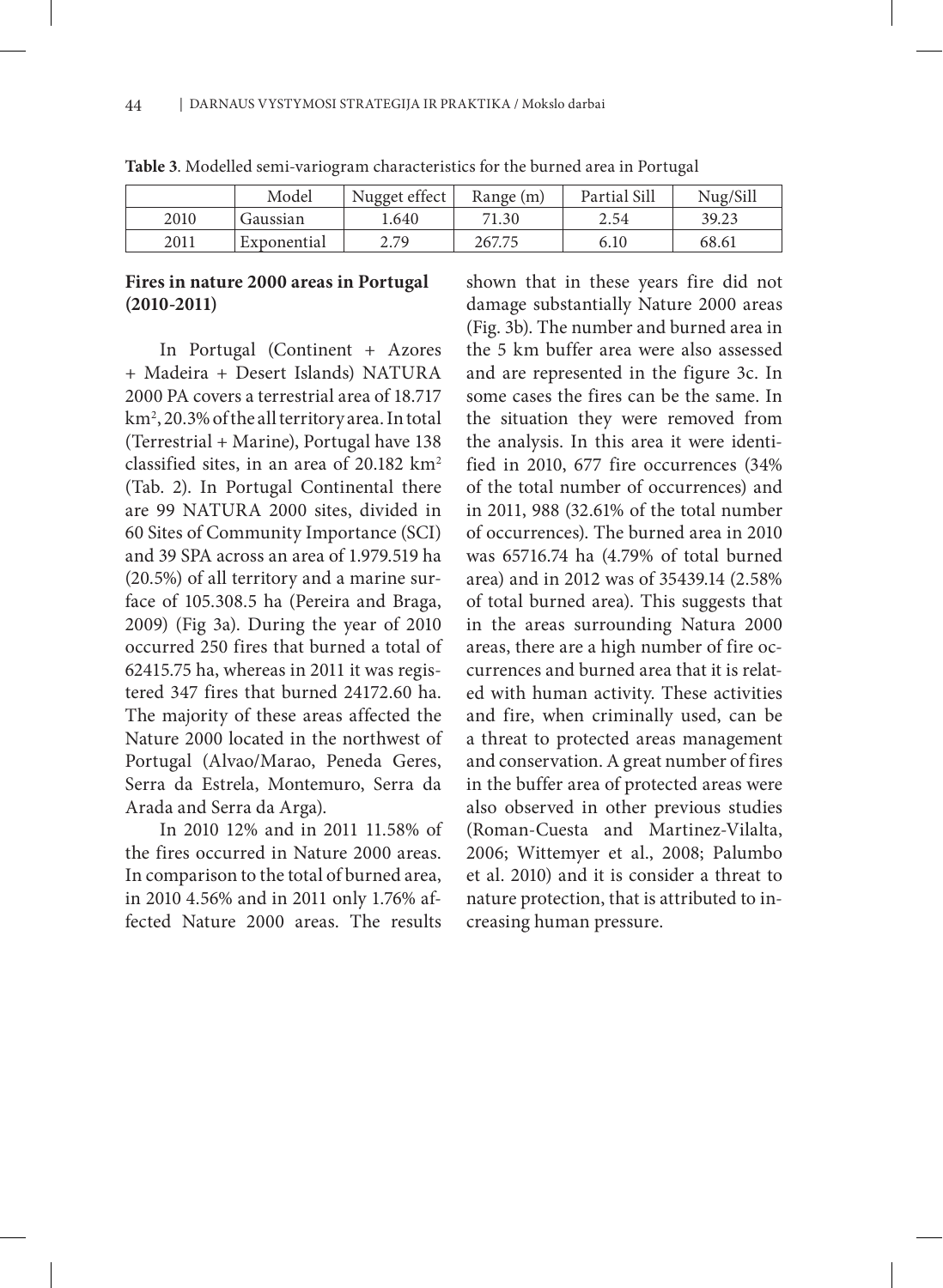

**Fig. 3**. a) Nature 2000 areas distribution in Portugal, b) burned area in Nature 2000 areas in 2010 and 2011 and c) burned areas in a 5 km perimeter of Natura 2000 areas.

## **CONCLUSIONS**

Geostatistical and GIS techniques are useful to understand spatial patterns of fire occurrences during the years of 2010 and 2011. The number of fires was high in 2011, but the burned area was high in 2010. The spatial patterns observed in both years were different, as identified by the Moran *I* index and semivariogram modelling. During the studied years fire events, were especially observed in the Nature 2000 areas located at centre and north of Portugal. Approximately 10% of the total fires occurred in Natura 2000 areas. Despite of the low % of fire occurrences in the Portuguese Natura 2000 areas, in the buffer areas of these areas, fire activity is increasing, and if are a criminal practice during summer season, should

be consider a serious threat to Natura 2000 management and conservation.

## **AKNOWLEDGMENTS**

The authors first like o acknowledge to the projects, to the Lithuanian research council for financing the project LITFIRE, "Fire effects on Lithuanian soils and ecosystems" (MIP-48/2011).

## **REFERENCES**

1. Bhandary, U. and Muller, B. 2009. Land use planning and wildfire risk mitigation: an analysis of wildfire-burned subdivisions using high-resolution remote sensing imagery and GIS data, *Journal of Environmental Planning and Management*, 52(7), 939–955.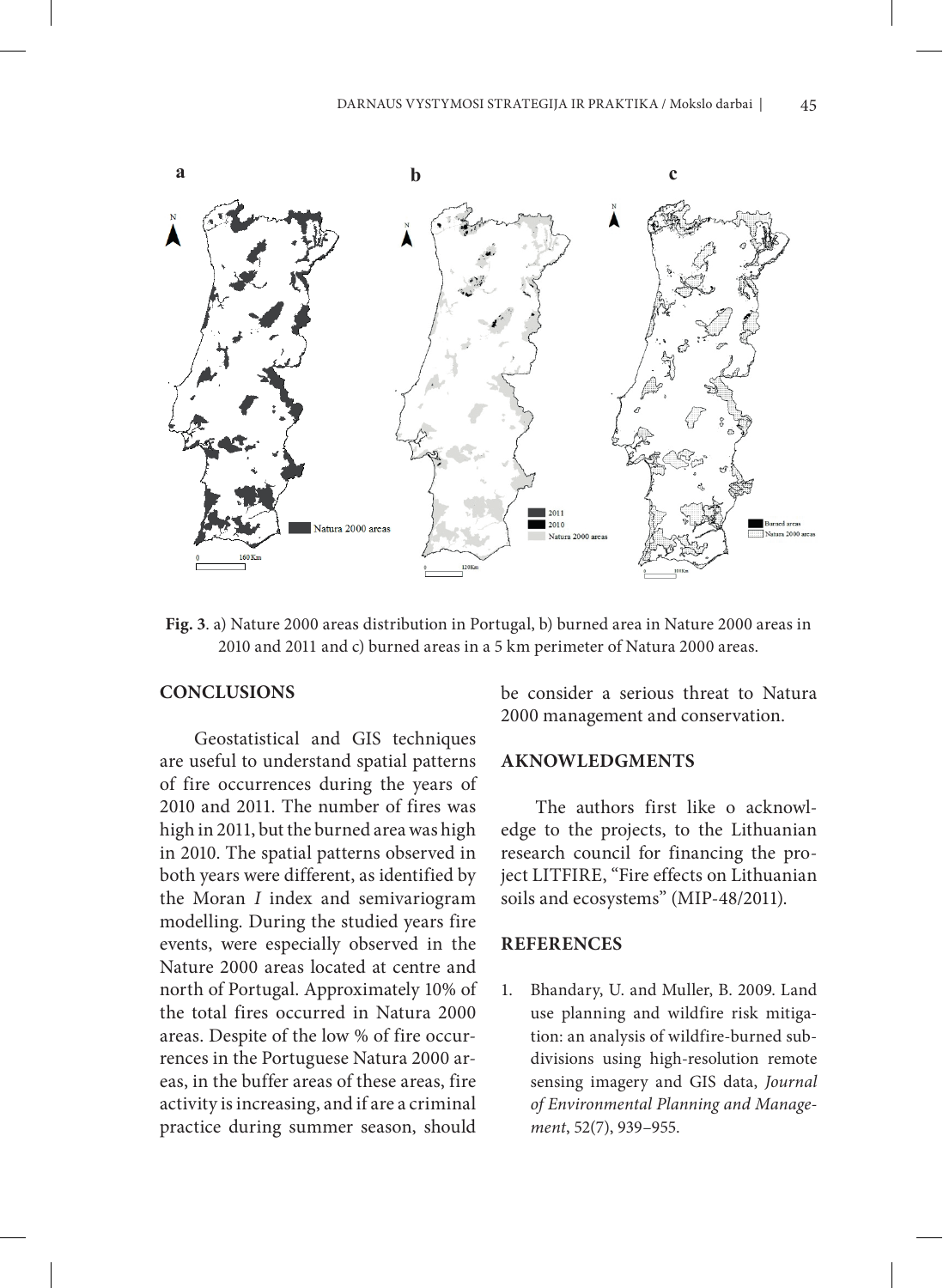- 2. Bond, W.J. and Keeley, J.E. 2008. Fire as a global herbivore: the ecology and evolution of flammable ecosystems, *Trends in Ecology and Evolution*, 20(7), 387–394.
- 3. Chien, Y.L., Lee, D.Y., Guo, H.Y., and Houng, K.H. 1997. Geostatistical analysis of soil properties of mid-west Taiwan soils, Soil Science, 162, 291–298.
- 4. European Commission. 2010. *Dealing with conflicts in the implementation and management of 2000 network best practice at the local/site (lot 3). A review of 24 best practice case studies*. Eurosite. Belgium.
- 5. Feltman, J.A., Straka, T.J., Post, C.J. and Sperry, S.L. 2012. Geospatial analysis application to forecast wildfire occurrencies in South Carolina, *Forests*, 3(2), 265–282.
- 6. Flannigan, M.D., Amiro, B.D., Logan, K.A., Stocks, B.J. and Wotton, B.M. 2005. Forest fires and climate change in the 21st century. *Mittigation and Adaptation Strategies for Global Change*, 11, 847–859.
- 7. Goldammer, J.G. and Montiel, C. 2010. Identifying good practices and programme examples for prescribed burning and suppression of fire. In: Montiel, C. and Kraus, D. (Eds) *Best practices of fire use – Prescribed burning and suppression fire programmes in selected case-study regions in Europe*, 36–44, European Forest Institute Report, 24, Joensuu, Finland.
- 8. Goovaerts, P., AvRuskin, G., Meliker, J., Slotnick, M., Jacquez, G., Nriagu, J. 2005. Geostatistical modelling of spatial variability of Arsenic in groundwater of southeast Michigan, *Water Resources Research*, 41, W07013
- 9. Janssen, G. 2004. Harmonization of management plans: Natura 2000, Water Framework Directive and EU Recommendation on ICZM. In: Shernewski, G. and Loser, N. (Eds) *Managing the Baltic Sea. Coastline Reports 2*, 251–258.
- 10. Kaval, P. 2009. Perceived and actual wildfire danger. An economic and spatial analysis study in colorado, *Journal of Environmental Management*, 90, 1862– 1867.
- 11. Lavorel, S., Flannigan, M.D., Lambin, E.F. and Scholes, M.C. 2006. Vulnerability of land systems to fire: Interactions among humans, climate, the atmosphere, and ecosystems. *Mittigation and Adaptation Strategies for Global Change*, 12, 33–53.
- 12. Lu, P., Su, Y., Niu, Z. and Wu, J. 2007. Geostatistcal analysis and risk assessment on soil total nitrogen and total soil phosphorous in the Dongting lake plain area, China, *journal of Environmental Quality*, 36, 935–942.
- 13. Mataix-Solera, J. and Cerdà, A. 2009. Incendios forestales en España. Ecosistemas terrestres y suelos. In: Cerdà, A. and Mataix-Solera, J. (eds) Efectos de los incendios forestales sobre los suelos en España, Estado de la cuestión visto por los cientificos españoles, 27–53, Càtedra de divulgación de la ciencia, Universitat de València, Spain.
- 14. Palumbo, I., Gregoire, J.M., Simonetti, D., Punga, M. and Dubois, G. 2010. Fire activity inside and outside protected areas in Sub-Saharan Africa: a continental analysis of fire and its implications for biodiversity and land management, *Geophysical Research Abstracts*, 12, EGU2010-15356.